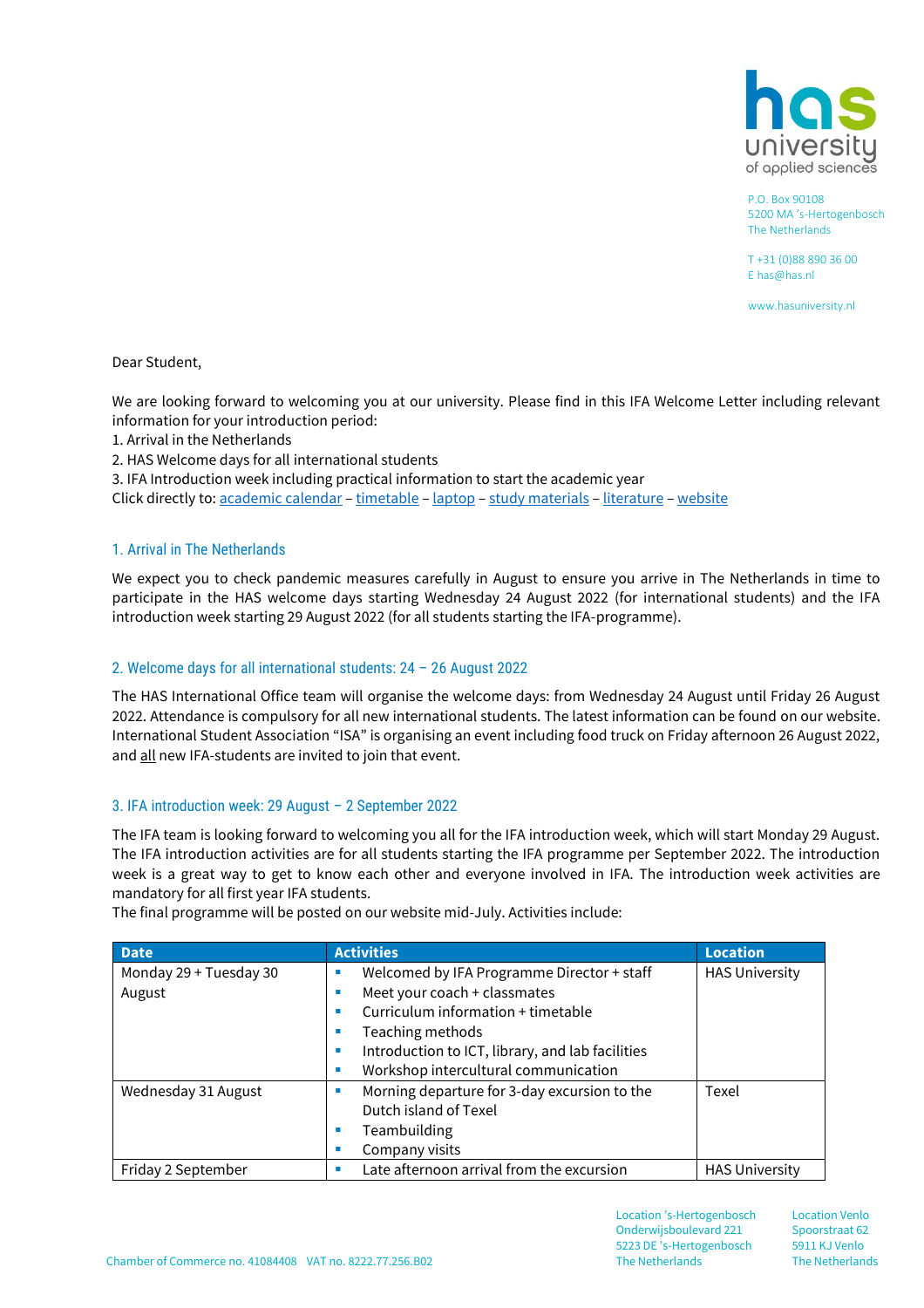

## <span id="page-1-0"></span>Academic year

On[e academic year](https://www.hasuniversity.nl/study-at-has/information-for-new-students/academic-calendar) has 4 terms of 10 weeks. Each week you have a study load of 40 hours, of which 30% is contact hours in the first year. Lectures, tutorials, project meetings and other class-activities can be scheduled from 8h30 to 18h00 each day, requiring your availability for your studies app. 40 hours a week.

# <span id="page-1-1"></span>Timetable and online classes

End of August the timetable will be published on HAS Intranet. During the introduction we explain where to exactly find your schedule(s), how to read and import these into your digital calendar. Next to that, we will give you further instructions on how the online classes work in practice and what applications we use.

# <span id="page-1-2"></span>Laptop, HAS Student e-mail address + login codes

There are no computers available for self-study at HAS University. We expect you to bring your own device. The minimum requirements for this device can be found here: [https://www.hasuniversity.nl/study-at-has/information-for-new](https://www.hasuniversity.nl/study-at-has/information-for-new-students/technical-requirements-laptop)[students/technical-requirements-laptop.](https://www.hasuniversity.nl/study-at-has/information-for-new-students/technical-requirements-laptop) End of August you receive your account information such as your HAS e-mail and login codes. There are tutorials on how to access and install the required software. Please ensure to at least have a laptop with Microsoft Office including MS-teams available prior to the start of Monday 29 August 2022.

# <span id="page-1-3"></span>Costs for study materials, literature, and excursions

Expected costs for books and excursions in year 1 are around € 750.-. Each course has a course manual informing you about required study materials and excursions; these course manuals are available prior to the start of the course. Study materials may include:

- Book(s)
- Digitally available articles/books
- <span id="page-1-4"></span>Reader(s) digitally available including the course manual

We will ask you to buy a limited number of books prior to the start of courses; reference materials that will be used for the entire duration of the IFA-programme. Books can be ordered online/at any bookstore. Other study materials are made available digitally at the start of a course. Please find below the required books IFA year 1.

### Literature list International Food & Agribusiness, year 1

| Term 1            |                                               |                  |                  |
|-------------------|-----------------------------------------------|------------------|------------------|
| <b>Course</b>     | <b>Title</b>                                  | <b>Author</b>    | <b>ISBN Code</b> |
| Personal          | StrengthsFinder 2.0, Discover Your            | T. Rath          | 9781595620156    |
| Leadership        | CliftonStrengths                              |                  |                  |
| Introduction      | Project Management, A practical Approach      | R. Grit          | 9789001575625    |
| Food              |                                               |                  |                  |
| Introduction      | Doing research - the hows and whys of applied | N. Verhoeven     | 9789462364820    |
| Food              | research (4th edition)                        |                  |                  |
| Term <sub>2</sub> |                                               |                  |                  |
| <b>Course</b>     | <b>Title</b>                                  | <b>Author</b>    | <b>ISBN Code</b> |
| AgriFood          | Marketing and the Customer Value Chain        | T. Fotiadis e.a. | 9781138394490    |
| <b>Business</b>   |                                               |                  |                  |
| Term 3            |                                               |                  |                  |
| <b>Course</b>     | <b>Title</b>                                  | <b>Author</b>    | <b>ISBN Code</b> |
| <b>Business</b>   | The Basics of Financial Management; 5th       | W. Koetzier e.a. | 9789001738334    |
| <b>Economics</b>  | edition                                       |                  |                  |